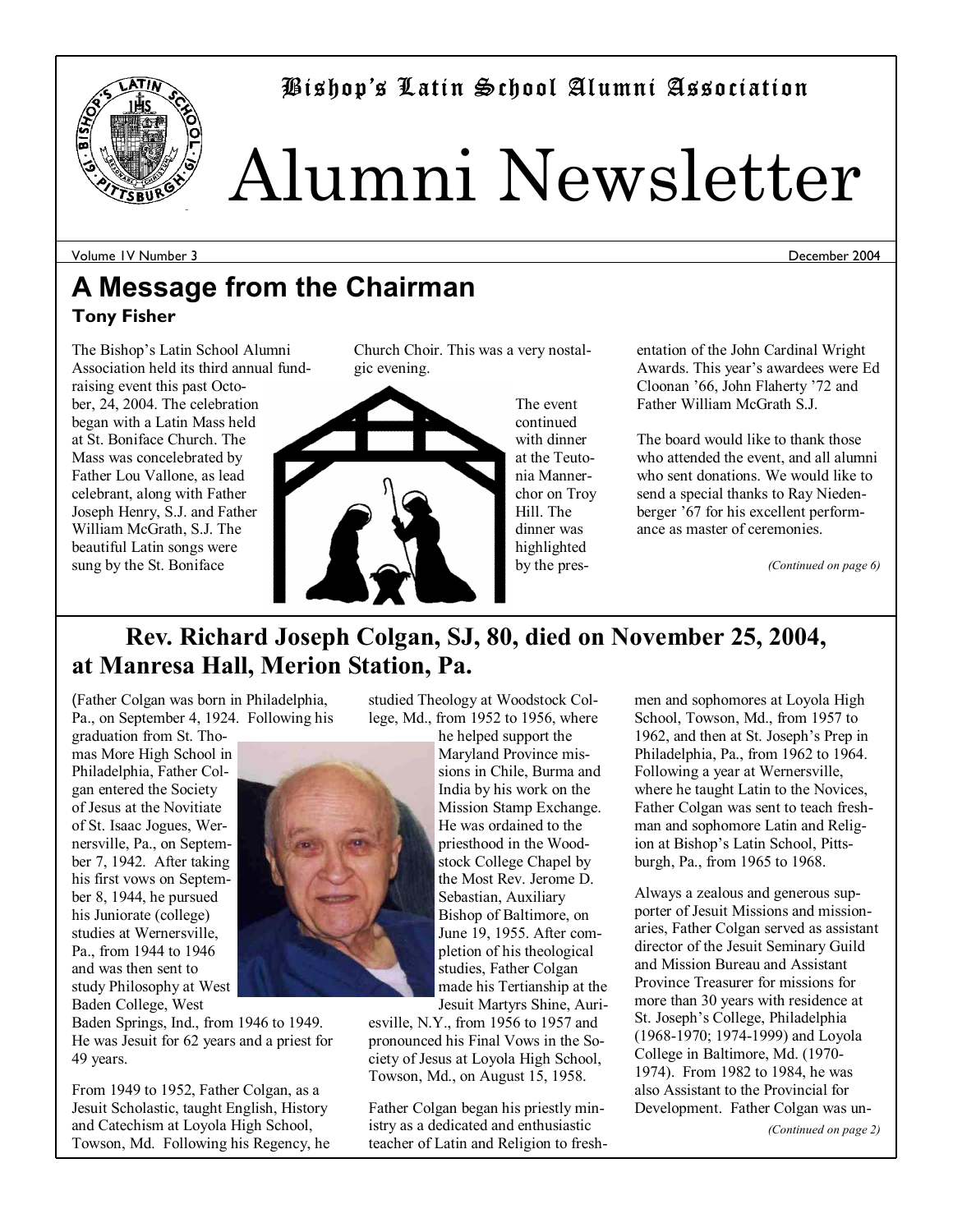### Fr. Colgan (cont<sup>'</sup>d)

tiring in his efforts to make Mission appeals, to thank the many benefactors of the Seminary and Mission Fund, to visit the sick and to concelebrate funeral Masses.

In 1999, due to failing health, Father Colgan took up residence at Manresa Hall, Marion. Pa., where he remained dedicated to the mission of praying for the Church and the Society until he died peacefully in the Lord on Novem-

### **Brian M Keane**

j

Age 53, on Fri., Dec. 10, 2004, beloved son of the late Norman F. and Florence C. Keane; loving brother of Karen A.(W. Gary) Janes; uncle of Kelly N. and Ryan W. Janes, all of Gaithersburg, MD. Mr. Keane was the former Coordinator for Assessment, Catechism Committee, United States Conference of Catholic Bishops and former CCD Director for Ascension Parish, Ingram, PA. Brian was a 1968

ber 25, 2004.

Memories of Fr. Colgan

Here is a great Father Colgan memory. When I was a sophomore I would occasionally have some anger problems. I once had a relationship issue with a coke machine. It would not dispense so I kicked the crap out of it. Father Colgan caught me and made me apologize to the machine. A very good Prefect of Disci-

Graduate of the Bishop's Latin School. "He had a love for learning and a desire" to share the wealth of the church's mission with others especially our youth and young adults," said Fr. Kris Stubna, diocesan secretary for education. "He served the diocese with competence and dedication. He will be missed by all of us who work in Catholic education."

A funeral Mass was celebrated

pline. I will never forget that moment. He must have secretly been a Buddhist. Skip Shannon can verify the story; he was with me.

Robert J. Connolly

"vivimus ut moriamur", so it is written in my freshman yearbook. Godspeed to the toughest little man I've ever known and one of the wisest.------- Tumblweeds

December 17 at Ascension Church by Bishop Donald Wuerl with Bishops Daniel Dinardo and David Zubic concelebrating Requiescat in pace.



### **In Loving Memory by Fr. Aaron Kriss**

Words cannot express the feelings and thoughts my family and I have with the unexpected death of my brother Fr. David Kriss on Wednesday, October 6. However I do want to express the tremendous love so many people have for him and the great love he has for so many.

On this earth Fr. David lived his life to the fullest. He loved God and being a priest was his greatest desire since childhood. Because of his love for our Lord he would travel many miles to minister to people in happy and sorrowful times. He loved nature and God's creation, history, music, dancing, singing and ethnic festivals. He loved amusement parks, architecture, travel, sightseeing and collecting postcards. Together we visited the fifty United States and a few countries including the Holy Land and Italy. Fr. Dave loved languages and spoke several. He loved to talk and walk and we would take four hour long trek together. Fr. Dave loved to read, write, pray and meditate. His greatest love was being able to celebrate the Sacraments, especially Mass. Since he was bi-ritual he would celebrate Mass in both the Roman and Byzantine Catholic rite. I'll always remember Fr. Dave to be full of energy, youthful, very intelligent, spiritual, humorous. Congenial, adventurous and a great brother and friend. Please continue your prayers for my brother and my family that Fr. Dave may enjoy eternal happiness and peace in heaven, along with my father, Edmund, and that we will find strength and comfort in our time of grief. As he was a dedicated priest, I'm sure the Lord has greeted him in heaven saying "Well done , my good and faithful servant

Love you forever Dave, Fr. Aaron Kriss

(On Tuesday, October 5, 2004 Fr. Dave Kriss drove to Mount Saint Mary Seminary in Emmitsburg, Maryland to be with some of his fellow priests to celebrate their 25th anniversary. On Wednesday, October 6, at the beginning of a concelebrated Mass with his friends, he collapsed and died.)

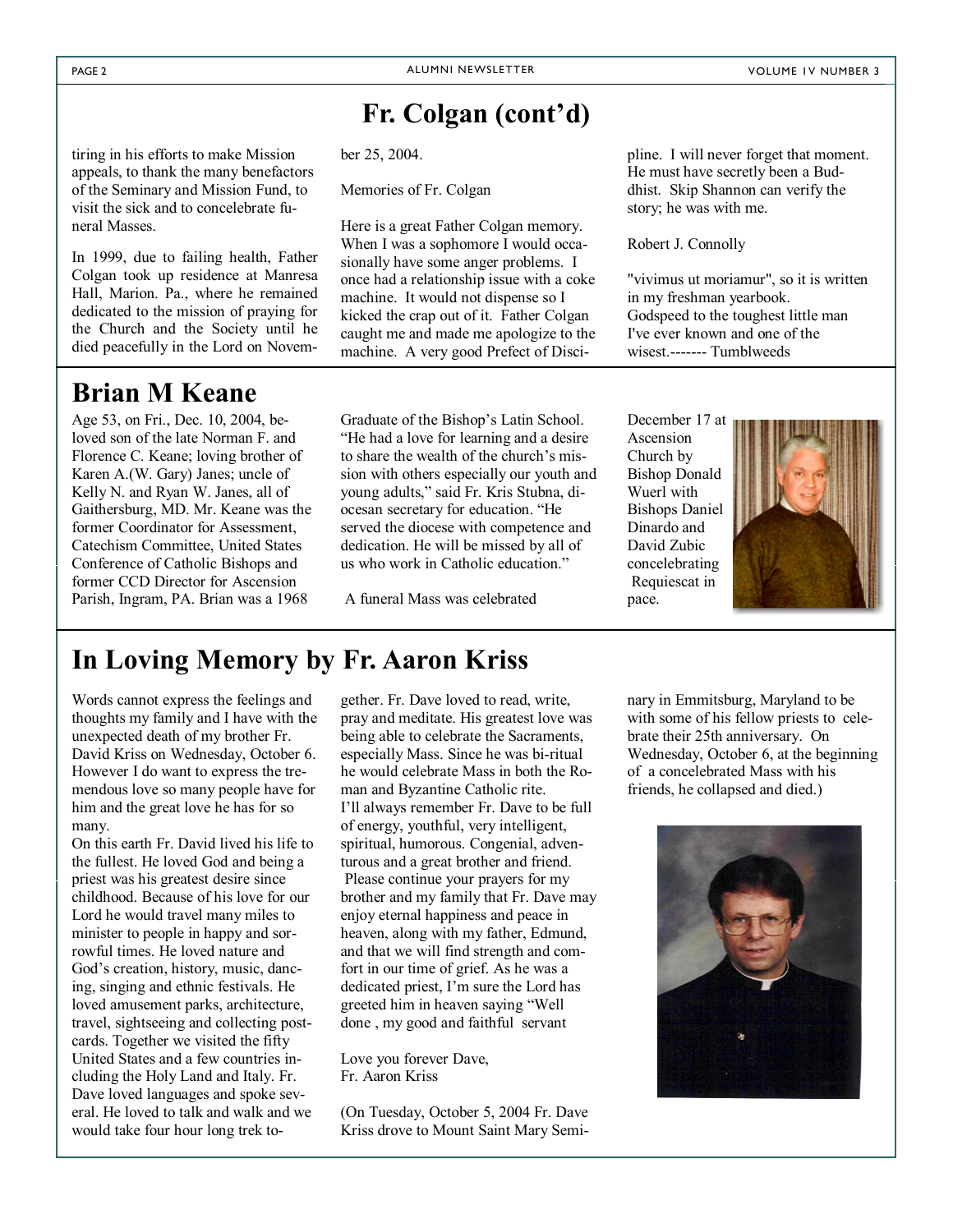# Fr. Greg Brown, OFM Cap - Ordination



Archbishop Sean O'Malley ordains Greg to the priesthood.



Prior to the rite of ordination Greg offers himself to the service of God Newly ordained Fr. Greg



Some of Greg's family and friends

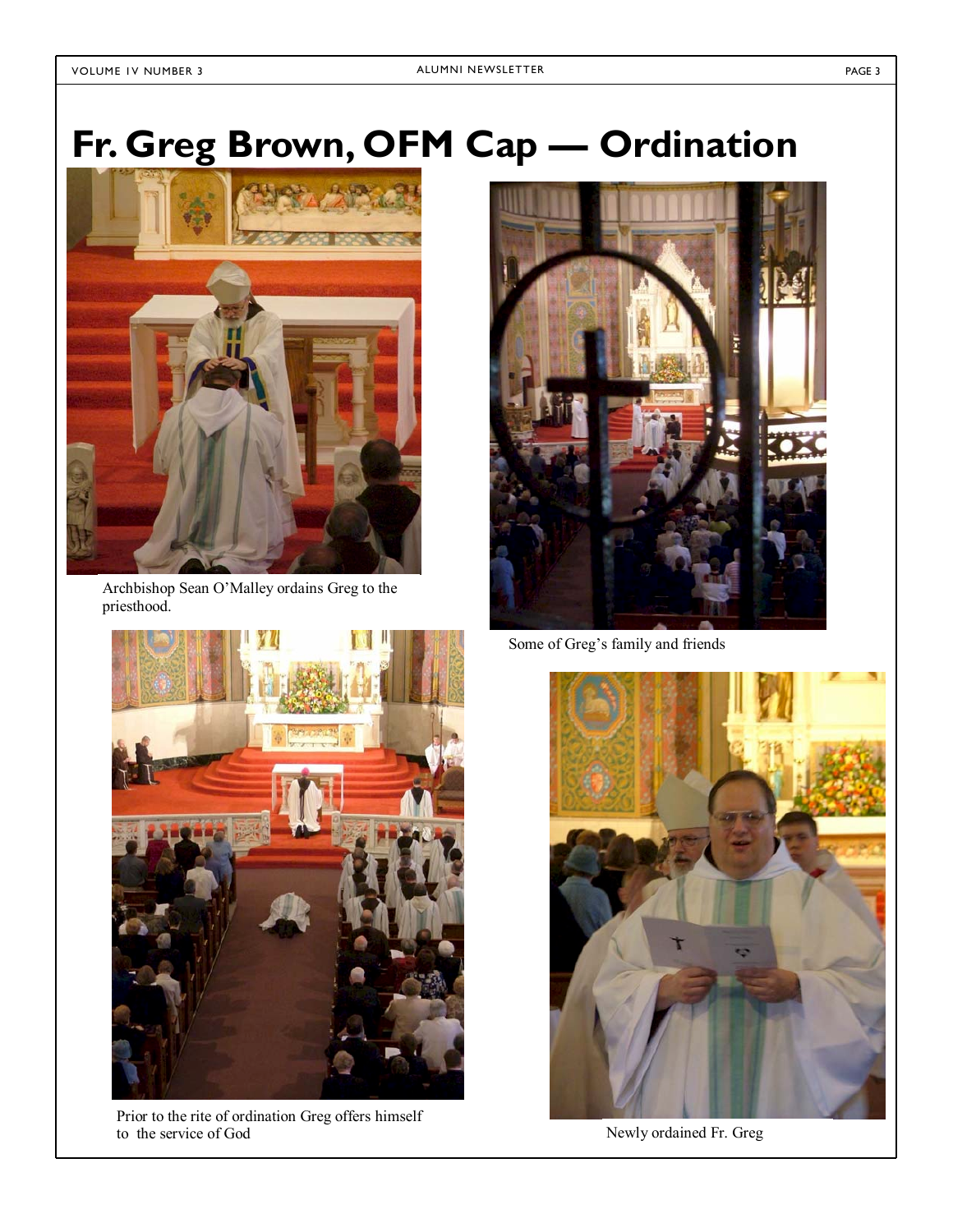### **Third Annual Vocation Awareness Event**



**Mass at St. Boniface Church** 







Ray Neidenberger & Fr. McGrath Fr. Henry, Fr. McGrath & John<br>Flaherty Fr. McGrath & John Ed Cloonan & Fr. Dave Schorr Flaherty



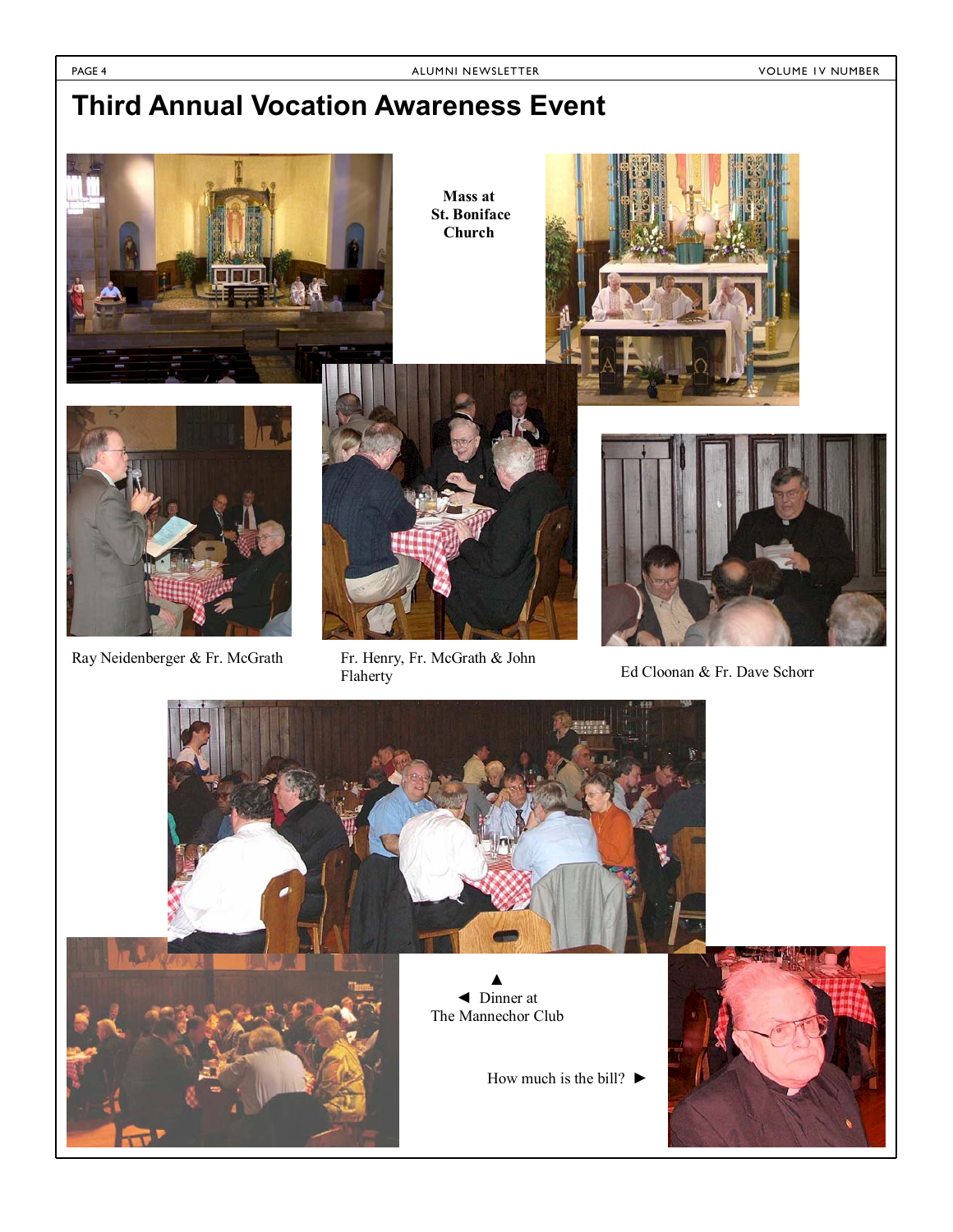## **Nick Cafardi, BLS í66, To Head Review Board**

Nicholas Cafardi, dean of the law school at Duquesne University was appointed the new Chairman of the National Re-

view Board for the protection of children. Bishop Wilton Gregory, at that time president of the national Council of Catholic Bishops, made the announcement on October 15. This board was



bishops of the United States in dealing with the crisis of sexual abuse of minors within the church. Cafardi is a charter

member of this board. He will serve through the conclusion of his term on the board in June 2005.

Bishop Donald Wuerl said he was "delighted" to learn about the appointment of Cafardi as chairman. "He brings an exceptional background to this position with expertise in civil

established 2 years ago to assist

and canon law", Bishop Wuerl

said. "He also has experience in dealing with dioceses on this issue."

Under Cafardi the board will continue to monitor the performance of every diocese under the norms that have been established. In an interview, Nick said, ìThe charter norms are undergoing review. We've been asked for our suggestions on how they could be made to work better. The board will be working on that. We have a lot of work."

WHERE ARE THEY NOW? ... Fr. Jerry Fitzpatrick, S.J.

#### WHERE ARE THEY NOW?

This new column will appear in each newsletter. Each edition will highlight a faculty member and an alumnus from the Bishop's Latin School. Each article will have a brief bio of the individual from BLS to the present. Hope you enjoy.

Fr. Jerry Fitzpatrick, S.J.

 Father Fitzpatrick, who was Mister Fitzpatrick while at the Latin School, taught math to freshmen and sophomores, religion to freshmen and juniors, and physical education to all four classes. He was moderator for several extracurricular activities including the BLS bowling team. He was at the Latin School from January 1966

through June 1968.

 After his ordination, Father Fitz spent 25 years in Chile, working in schools as a teacher of Religion, English, Computer Science and Philosophy. He was also the head of the

Pastoral department, which included Liturgy retreats, social action programs and sacraments for students, teachers and parents. Later, he became superior of the Jesuit community in Valparaiso and taught at the major seminary for the diocese of Valparaiso.

During this tenure as su-

perior, he was also the moderator of "Christian Life Communities" on a local, then national level.

 He returned to the United States and was assigned pastor of Holy Name Par-

ish in Camden New Jersey. He is now spiritual director for all the priests of the diocese of Camden and resides at St. Pius X retreat house in Blackwood, NJ. His email address is jfitzsj@aol.com.